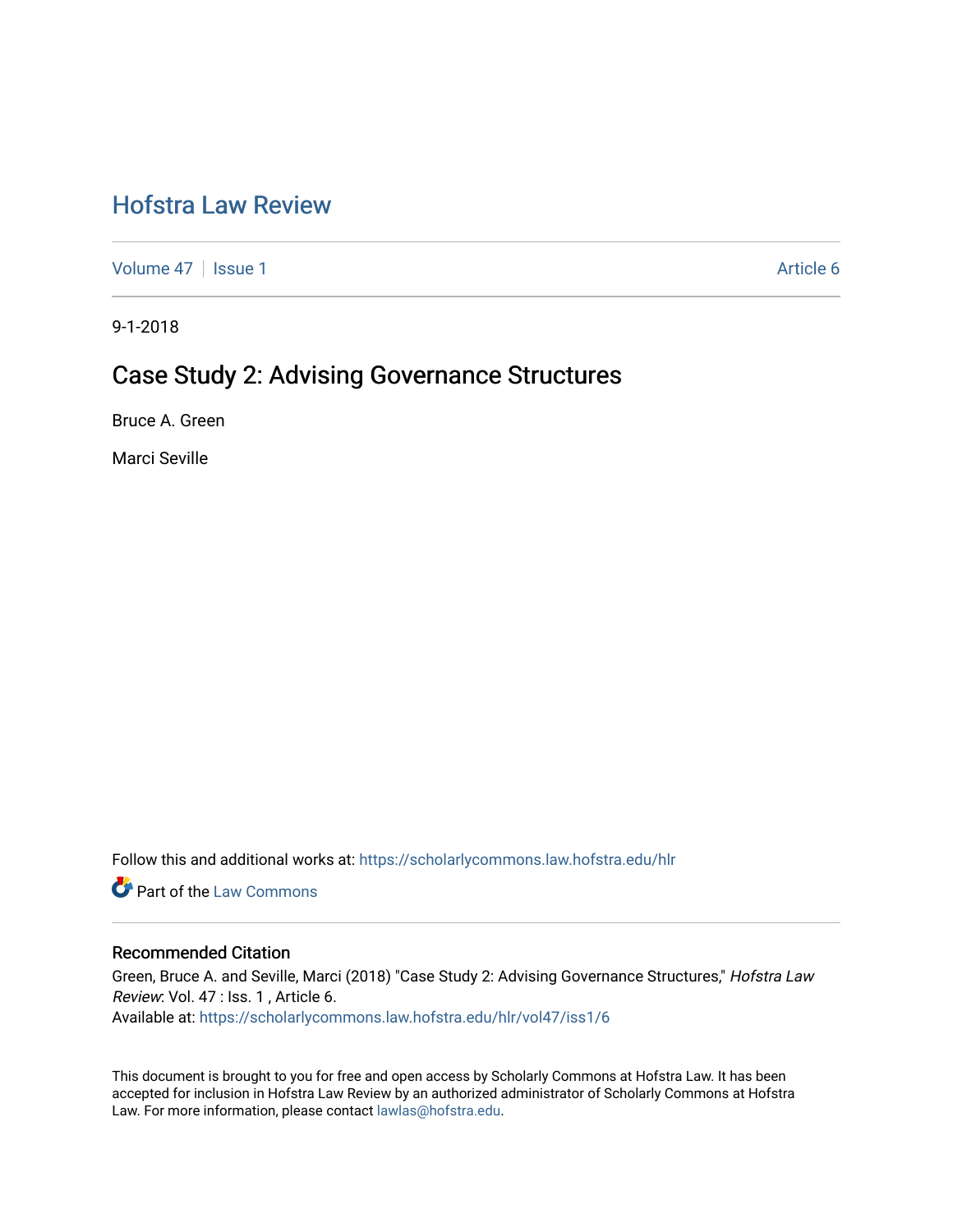## CASE STUDY 2: ADVISING GRASSROOTS ORGANIZATIONS

### *Bruce A. Green\* Marci Seville* \*\*

#### I. FACTUAL BACKGROUND

The Progressive Workers Center ("PWC") is a grassroots organization focused on low-wage worker organizing. The public interest law office in which you work occasionally accepts client referrals from PWC, and PWC occasionally asks your office for legal advice about its operations.

The PWC mission statement, posted on the organization's website, says: "We are a multi-racial, grassroots advocacy worker center. We strive to improve job conditions for low-wage workers. We achieve our mission through worker and community organizing, public education, and direct representation of workers enforcing their labor rights."

PWC staff members are all community organizers. There are no lawyers on staff. As part of its organizing efforts, PWC does intakes on working conditions and potential labor violations. PWC files administrative claims with the state labor agency for individuals or groups of workers claiming violations of state wage and hour laws. PWC also represents the workers in the administrative wage claim hearings. Non-lawyers can do so under state law.

Anna Johnson, who worked for six years cleaning rooms in a small non-union hotel, attended a PWC meeting, learned about her wage and hour rights, and was then interviewed by PWC organizer Amelia Lunes. Lunes determined that Johnson was owed overtime and compensation for being denied meal and rest breaks, Johnson said other workers at the hotel had similar claims.

Lunes also learned that Johnson had been sexually harassed by various hotel guests during her six years of employment and that this

<sup>\*</sup> Louis Stein Chair & Director, Stein Center for Law and Ethics, Fordham University School of Law.

<sup>\*\*</sup> Professor of Law Emerita and Director, Women's Employment Rights Clinic, Golden Gate University School of Law (1993-2015).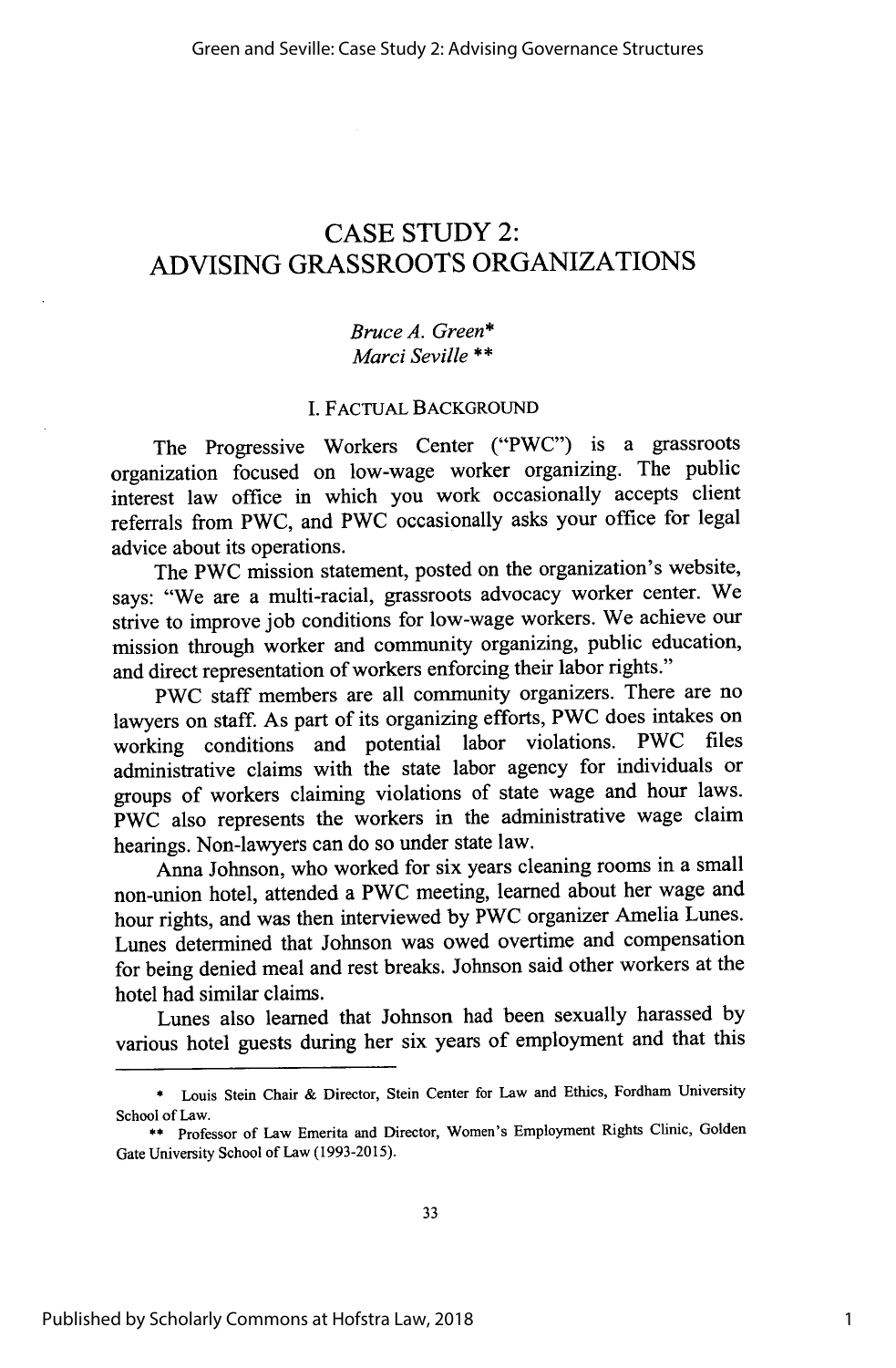*HOFSTRA LA W REVIEW*

continued to be a problem. Johnson complained to her manager about the harassment but nothing happened.

Lunes did a detailed intake about the harassment and wage claims, and created a PWC intake file with her interview notes, a diary Johnson kept about the harassment, and records Johnson kept about her work hours and pay. Lunes referred Johnson to private counsel for her sexual harassment claim and the lawyer filed a civil complaint under the state's anti-discrimination law.

Lunes prepared a wage claim for Johnson and filed it with the state agency. She also wrote to the employer in January 2018 detailing what she considered to be legal violations and setting forth a settlement demand. She concluded her letter as follows:

PWC believes that its members are entitled to all rights under state and federal labor laws. The settlement offer in this letter remains open until February 1, 2018. If this case is not resolved informally, PWC will litigate Ms. Johnson's claims for wage violations and sexual harassment to the fullest extent of the law, seeking all available remedies for monetary and injunctive relief, fees, and costs.

#### II. ISSUE #1: UNAUTHORIZED PRACTICE OF LAW

*Shortly after sending the demand letter, Lunes received a letter from the employer's attorney asserting that Lunes and PWC were engaging in the unauthorized practice of law ("UPL"), with potential exposure to civil penalties and criminal liability. Lunes has now come to you for legal advice about the UPL allegations. What advice should you give?*

To begin with, most states have UPL provisions that forbid nonlawyers from practicing law without authorization. The provisions apply to organizations (other than law firms), as well as to individuals.

An organization may have in-house lawyers or an in-house law office, to give advice to the organization. A not-for-profit organization that is not itself a legal services organization may also have in-house lawyers who give legal assistance to third parties-for example, a social services agency may have lawyers on staff to assist the agency's clients.<sup>1</sup> But in that case, the lawyers must be able to maintain professional independence from the non-lawyer organization. In this case study, PWC

34

<sup>1.</sup> N.Y.C. Bar Comm. on Prof. Ethics, Op. 2017-4: Ethical Considerations for Legal Services Lawyers Working with Outside Non-Lawyers Professionals (June 20, 2017), http://www.nycbar.org/member-and-career-services/conmmittees/reports-listing/reports/detail/form al-opinion-2017-4-ethical-considerations-for-legal-services-lawyers-working-with-outside-non-la yer-professional.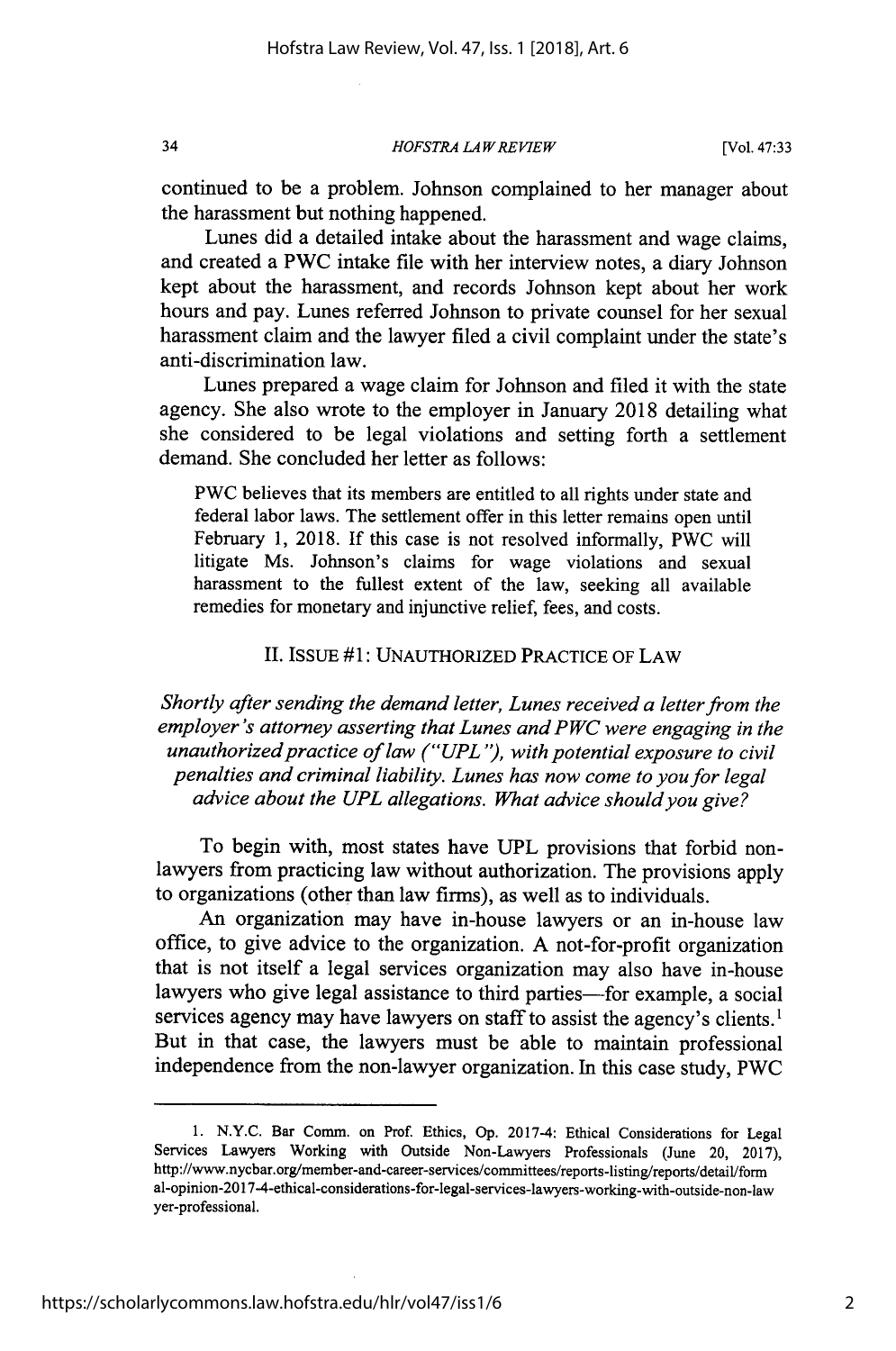#### *CASE STUDY 2: ADVISING GRASSROOTS ORGANIZATIONS* **2018]**

35

does not have lawyers on staff, so it must be careful to avoid violating UPL laws.

UPL is a matter of state law, and the relevant laws vary from state to state, so a lawyer advising PWC should begin by becoming familiar with the jurisdiction's UPL laws and relevant judicial decisions interpreting them.

The UPL laws should not be taken lightly. In some states, individuals and entities are subject to criminal prosecution under the laws.<sup>2</sup> More often, an entity with authority to enforce the law brings an injunction action. An organization that engages in UPL may also risk liability to the client if the client is unhappy with the result. And, of course, there is both reputational risk and the cost of responding to **UPL** allegations.

There is a great deal of uncertainty surrounding the meaning, scope, and application of the UPL laws, wholly apart from the fact that they differ from state to state. In general, the laws forbid non-lawyers from holding themselves out as lawyers. But they also forbid non-lawyers from engaging in the unauthorized practice of law even if the nonlawyers make clear that they are not lawyers.

In general, "the practice of law" includes representing parties in court or similar adjudicative proceedings and drafting legal documents, such as litigation filings and wills or other estate-planning documents.<sup>3</sup> However, the practice of law may also include assisting parties with respect to legal claims outside court proceedings-for example, drafting demand letters, giving advice about how to handle a potential legal dispute, negotiating on behalf of a party, etc.

In some settings, the law "authorizes" all or some non-lawyers to engage in what would otherwise be forbidden practice of law-for example, non-lawyers may assist parties in various federal and state administrative proceedings and in some state small-claims court proceedings; accountants may provide tax advice.

Here, PWC's lawyer should determine whether PWC has engaged, or has likely engaged, in the unauthorized practice of law. One question is whether, in this particular state, non-lawyers may assist parties in filing wage claims with the state agency. In many states, non-lawyers may assist others in making administrative filings such as this one. If

*<sup>2.</sup> See, e.g.,* N.J. STAT. **ANN.** § 2C:21-22 (2015).

*<sup>3.</sup> See, e.g.,* AM. BAR ASS'N, *Task Force on the Model Definition of the Practice of Law: Appendix A: State Definitions of the Practice of Law* (2016), https://www.americanbar.org/ content/dam/aba/administrative/professional\_responsibility/model-def\_migrated/model\_def\_statutes .authcheckdam.pdf (compiling different state laws and the way in which each defines the "practice of law").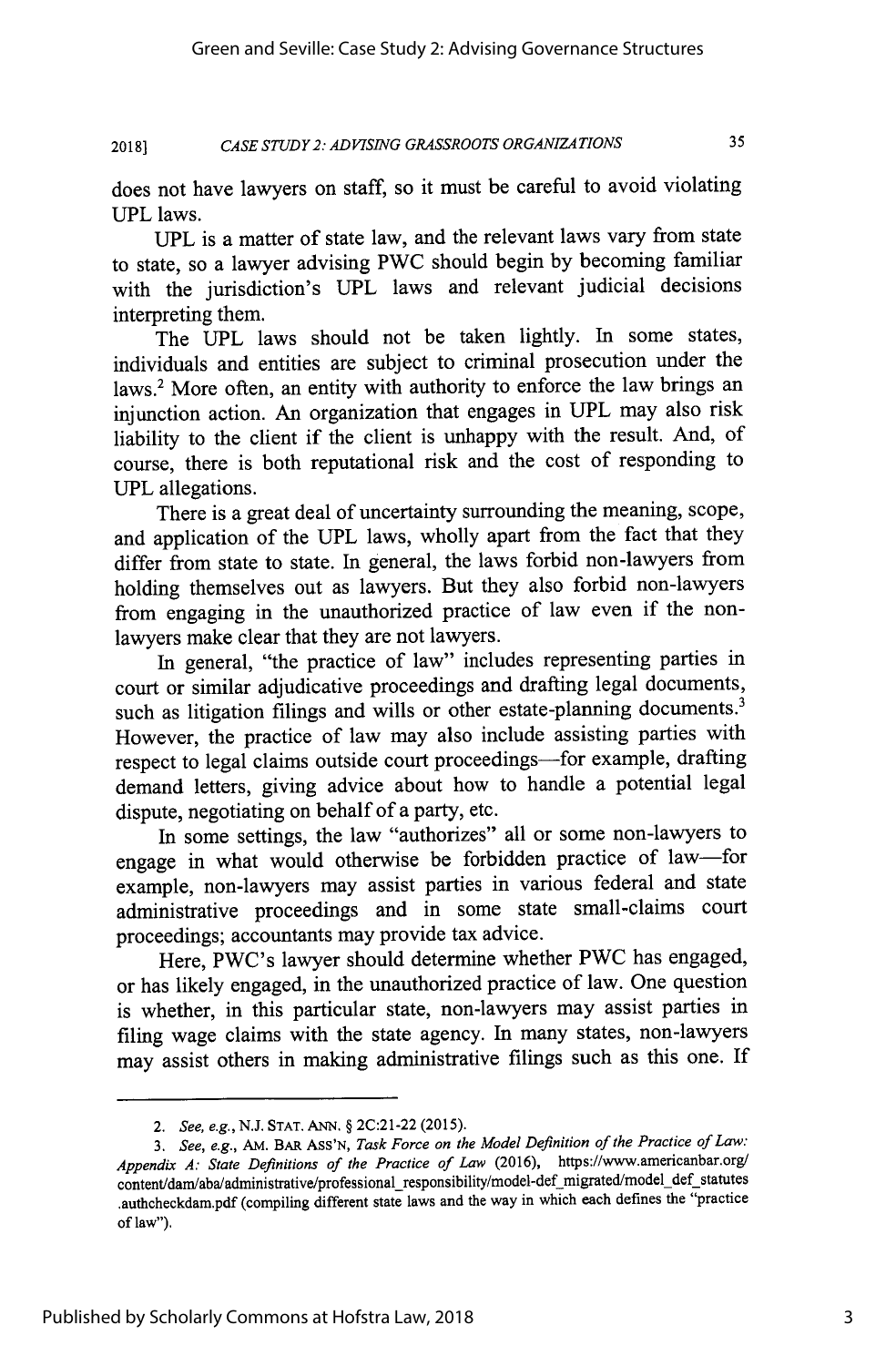*HOFSTRA LAW REVIEW*

this state is not one where lay assistance is permitted, then PWC's representatives should be advised to stop the practice. But if lay assistance is allowed, then the public interest law office which receives referrals from PWC may have a useful function to perform, namely, to train PWC personnel regarding wage claims and to serve as an ongoing source of information.<sup>4</sup>

In most jurisdictions, even if handling administrative claims is permissible, Lunes has probably crossed the line by purporting to represent Johnson with regard to her legal claim and threatening to litigate on her behalf. If this is a serious **UPL** question, as is likely, the lawyer should first help PWC address the immediate problem, which is the accusation made by the employer's attorney. The best approach is probably to help Johnson to secure a lawyer to represent her in dealing with the employer and for Lunes and PWC to remove themselves from the wage claim representation. As long as Lunes is assisting Johnson, the **UPL** accusation will have strategic value for the employer. The accusation may drive a wedge between PWC and Johnson and derail Johnson's pursuit of a remedy. Once Johnson has a lawyer and PWC is no longer handling representation on the wage claim, the employer probably cannot get any benefit in dealing with Johnson by pursuing the accusation. Of course, the employer may still see some benefit in pursuing a UPL allegation against PWC.

The lawyer should then help PWC in its work going forward to understand what it may or may not do on behalf of workers like Johnson who appear to have legal claims. If state law permits, it may assist workers in filing administrative claims. But it may not pursue legal claims as a representative of individual clients or threaten to do so by sending letters like the one Lunes prepared, which threatened to "litigate Ms. Johnson's claims **...** to the fullest extent of the law." Ideally, when workers are in a position to file lawsuits, PWC will assist workers like Johnson in securing a lawyer.

It would also be useful for the public interest law office to take other steps to assist PWC in avoiding **UPL** problems. In particular, the law office might thoroughly review all of PWC's website and social media content to see if they contain any statements that might expose the organization or staff to JPL claims. It might also present a training for

36

<sup>4.</sup> Some guidance may be found in a recent opinion of the New York City Bar's Committee on Professional Ethics, which addresses the work of legal services lawyers with caseworkers in social service agencies who assist clients in administrative matters. The opinion observes that the relationship between the lawyers and the caseworkers may be structured in different ways, but it focuses on the situation where the lawyer is willing to represent the clients, for whom the caseworkers serve as agents. *See* Op. 2017-4, *supra* note 1.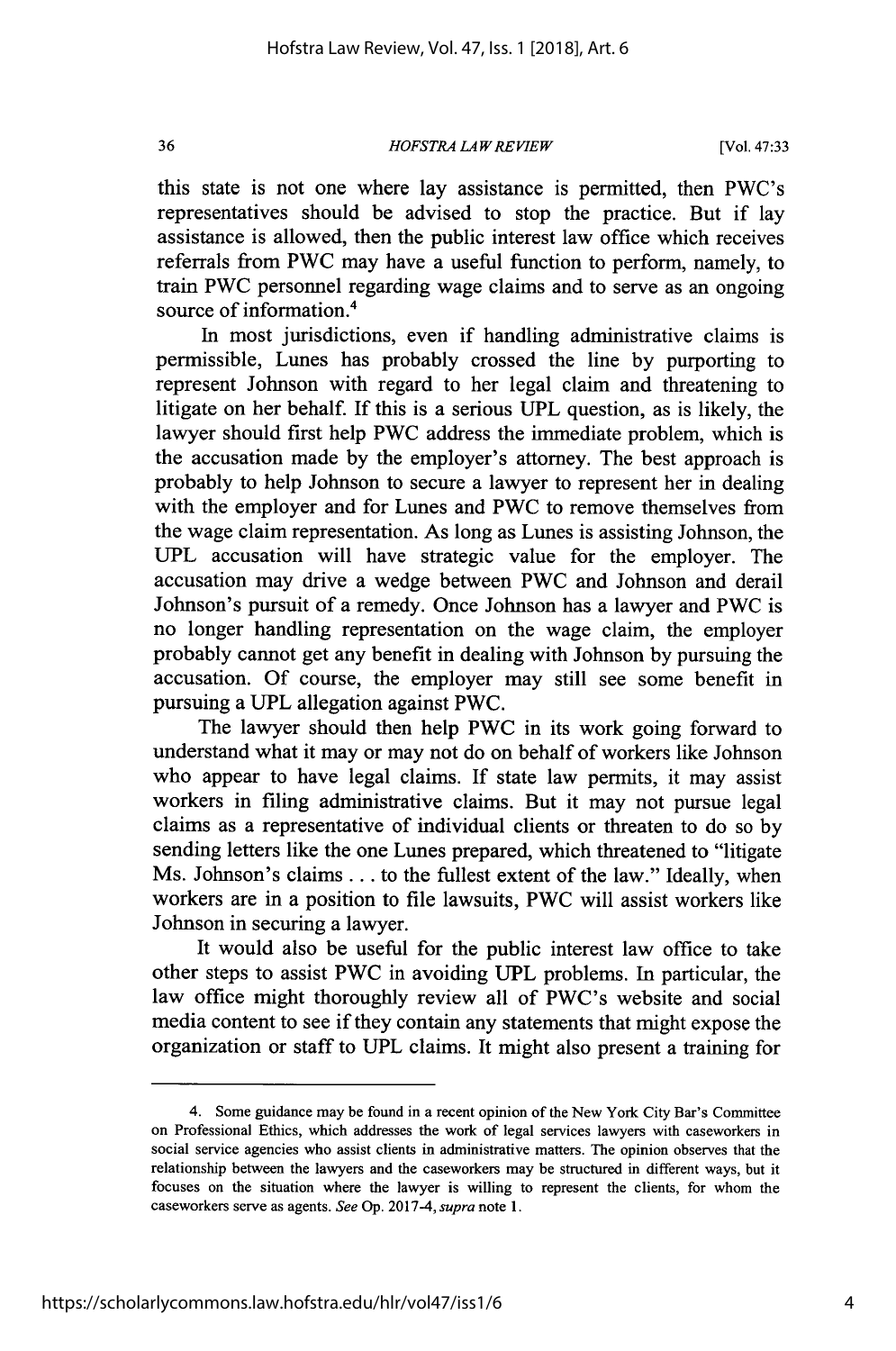*CASE STUDY 2: ADVISING GRASSROOTS ORGANIZATIONS* **20181**

37

PWC staff and members about when organizing may cross the line into UPL and how they should be mindful of the UPL issue when writing blogs, composing emails, tweeting, etc.

PWC may use individuals' experiences and grievances in organizing on behalf of its members collectively and undertake other work that is not exclusively reserved to lawyers. But it should take care to avoid conveying to workers or employers that it is representing individual workers with regard to legal disputes. For example, the lawyer may encourage PWC to revise its mission statement to eliminate the reference to "direct representation of workers enforcing their labor rights."5 It would be less problematic to refer to "advocacy for workers' labor rights," which sounds less like representing individuals in litigation and more like organizing for collective rights. In corresponding with employers, PWC might be encouraged to avoid rhetoric that suggests it is representing a particular individual worker in litigation, as distinguished from administrative processes in which state or federal law allow non-lawyer assistance. If PWC lawfully represents individuals in particular agency settings, it should be specific about which ones. PWC may also convey that it represents its membership and seeks enforcement of the law on behalf of its constituency in general. While PWC might refer to individual workers who are mistreated, it should make clear that it does not act as their individual representatives in litigation but advocates on behalf of its membership or its constituency.

### III. ISSUE #2: PRESERVING ATTORNEY-CLIENT CONFIDENTIALITY AND PRIVILEGE IN THE PRESENCE OF NON-LAWYERS

*Busy with a huge organizing project, PWC referred Johnson's coworkers to your office for representation on their wage claims. Johnson's co-worker Maria Hernandez arrived at your office with PWC staff member Juan Gonzalez, and they both joined you in the conference room for the interview. You explained to Ms. Hernandez that you would like to interview her without Juan Gonzalez present, to ensure that the conversation will be protected by attorney-client privilege. However, Ms. Hernandez wants the PWC staff members to stay with her for moral support since she has never dealt with lawyers before. Ms. Hernandez speaks enough English to do the interview in English, so the PWC staff member is not needed for language interpreting. Another complication is that PWC's Juan Gonzalez has not worked with you before, and he*

*<sup>5.</sup> See supra* Part I (referring to the PWC mission statement).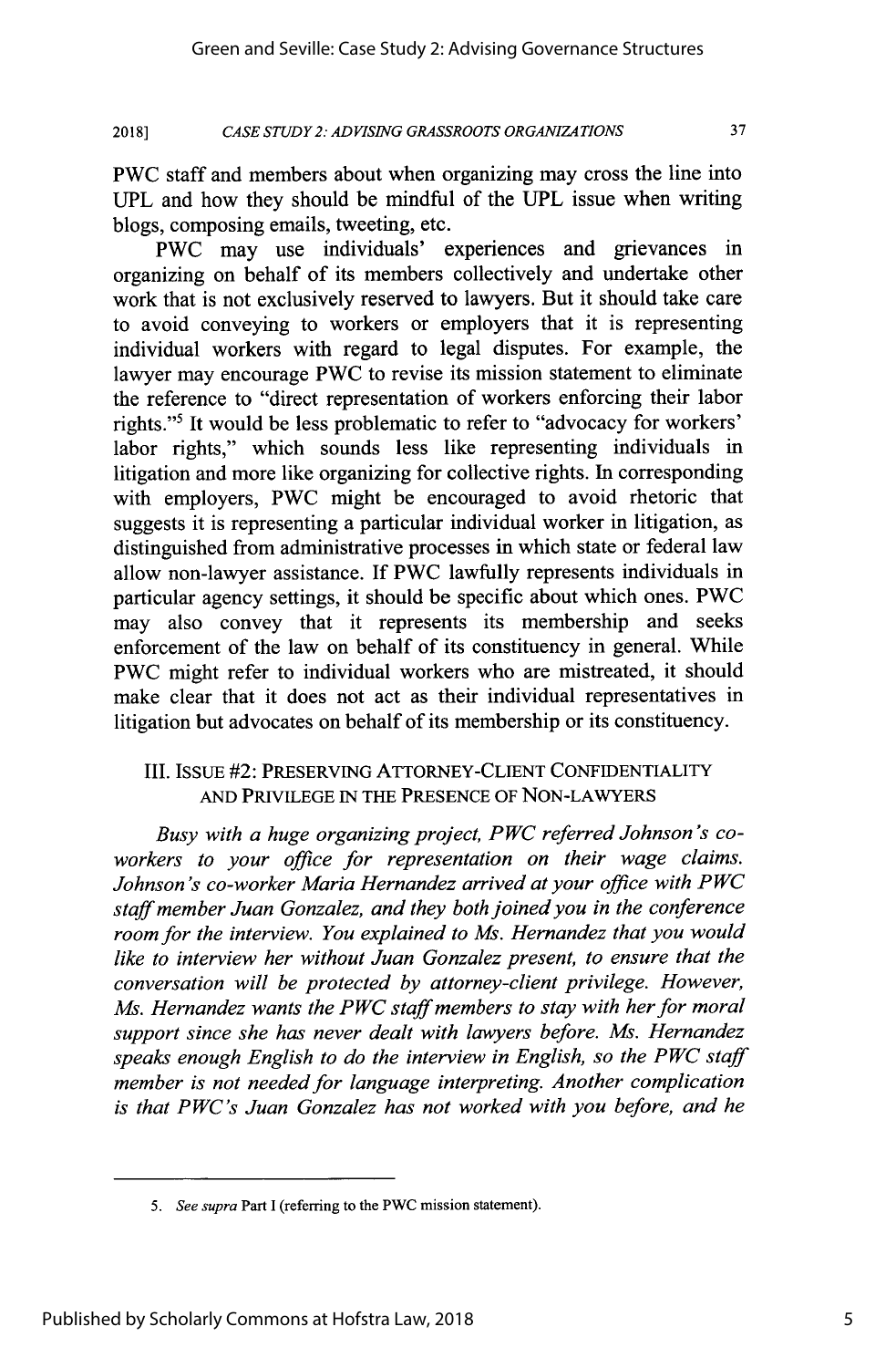38

*HOFS TRA LA W REVIEW*

[Vol. **47:33**

*raises concerns about why the lawyers are trying to exclude PWC from the interview.*

From a purely "legal ethics" perspective,<sup>6</sup> the problem is one of confidentiality. In general, a lawyer must preserve the confidentiality of all of the information learned during, or relating to, the lawyer's representation of a client. Even if information is not protected by the attorney-client privilege, the lawyer must ordinarily safeguard the confidentiality of this information.<sup>7</sup> The lawyer may disclose or use the client's confidential information only to the extent expressly or impliedly authorized by the client to further the ends of the representation.<sup>8</sup>

In this scenario, the PWC staff member's presence in the interview immediately destroys confidentiality. While a lawyer is impliedly authorized to bring non-legal employees, such as paralegals, to an interview with a client or to share the client's confidential information with them afterwards in order to secure their assistance in the representation, Mr. Gonzalez is not an agent or employee of the lawyer.<sup>9</sup> One problem this poses is that, as things now stand, Mr. Gonzalez's presence in the interview is likely to destroy the attorney-client privilege. Another is that Mr. Gonzalez is not duty-bound to preserve the confidentiality of what he learns.

One possibility to explore is that Mr. Gonzalez may serve in an insider status that does not destroy confidentiality. For example, it is possible that Mr. Gonzalez could serve as an agent of the client or of the lawyer and that he has legitimate contributions to make in one role or the other. If so, the ground rules would have to be clear. Mr. Gonzalez and

<sup>6.</sup> Under the ABA Model Rules of Professional Conduct, Rule 1.6 establishes the lawyer's confidentiality obligations. MODEL **RULES** OF PROF'L **CONDUCT** r. 1.6 (AM. BAR ASS'N 2018). All states have a rule corresponding to Rule 1.6, although the wording of the state rules varies. See, e.g., N.Y. RULES OF PROF'L CONDUCT r. 1.6 (2017), https://www.nysba.org/DownloadAsset.aspx? id=50671; TEx. **RULES** OF PROF'L CONDUCT r. 1.05 (2018), https://www.texasbar.com/ AaM/Template.cfn?Section=Home&Template=/CM/ContentDisplay.cfin&ContentlD=2727 1.

*<sup>7.</sup> See* MODEL RULES OF PROF'L CONDUCT r. 1.6 cmt.

*<sup>8.</sup> See id.* r. 1.6(a).

<sup>9.</sup> There are abundant decisions and other writings on the scope of the attorney-client privilege, many dealing with the requirement that communications take place in confidence, not in the presence of third parties. **RESTATEMENT** (THIRD) OF THE LAW GOVERNING LAWYERS: THE ATrORNEY-CLIENT PRIVILEGE §§ 70-71 (AM. LAW INST. 2018). Sections 70 & 71 of the Restatement of the Law Governing Lawyers provide the following explanation: the privilege does not apply unless communications are made "in confidence," meaning that at the time of the communication with counsel, the client "reasonably believes that no one will learn the contents of the communication except a privileged person as defined in § 70 or another person with whom communications are protected under a similar privilege," *id.* § 70-i.e., "the client's lawyer, agents of either [the client or the lawyer] who facilitate communications between them, and agents of the lawyer who facilitate the representation." *Id. §* 71.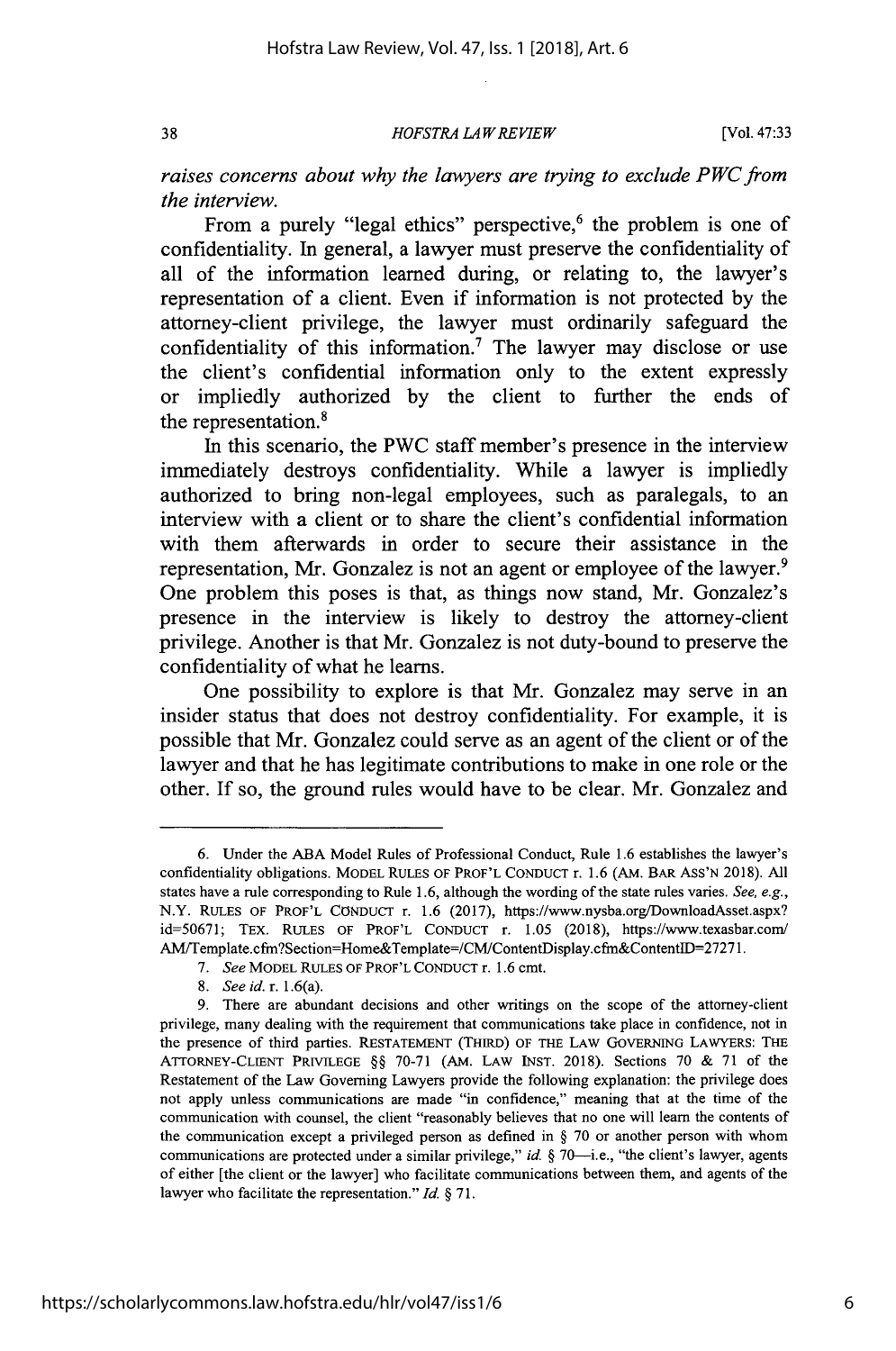39

*CASE STUDY 2: AD VISING GRASSROOTS ORGANIZATIONS* **2018]**

his employer, PWC, would have to be willing to assume a confidentiality duty (preferably in writing) and other fiduciary responsibilities. Mr. Gonzalez's role would have to be documented.

Among the roles served by lawyers' agents are translator, paralegal, or consulting expert. Mr. Gonzalez may well be able to serve in an expert consulting role, providing information and advice about how to use organizing tactics or engage the community to benefit Ms. Hernandez's lawsuit, how to locate and communicate with witnesses, or how to address other issues in the representation as to which he has special expertise. However, if Mr. Gonzalez is to serve in a fiduciary role, he and PWC may have to commit to subordinating their own interests to those of the client. Otherwise, his asserted fiduciary status may appear to be pretextual.

Assuming Mr. Gonzalez remains an outsider to the representation-serving neither as an agent of the client nor as an agent of the lawyer-then the interview may not go forward in his presence unless the client gives "informed consent" to his receipt of her confidences. In this scenario, Ms. Hernandez, the client, wants Mr. Gonzalez in the meeting, but her decision does not yet appear to be adequately "informed" by an understanding of the risks, including the loss of attorney-client privilege. While the lawyer may attempt to give a fuller explanation of the risks, benefits, and alternatives, the lawyer may prefer to suggest alternative ways in which to make the client comfortable in the meeting, as well as alternative ways to preserve PWC's and its staff members' positive relationship with Ms. Hernandez and her lawyer.

Since PWC refers multiple clients to the lawyer's office, the office should reach an understanding with PWC regarding its relationship and what, if any, role PWC and its staff members can take in individual cases. Further, the lawyer's office should either train the staff members or ensure that PWC trains them, so that staff members understand the importance of attorney-client confidentiality and the significance of measures taken to protect it.<sup>10</sup> In this case, the lawyer should explain to Mr. Gonzalez respectfully and diplomatically (ideally prior to the client meeting) that the rules for lawyers require that this meeting take place in private. It may be that a decision is later made to share information with PWC about the progress of the representation or even to allow PWC to

7

<sup>10.</sup> In the process, the lawyers should also ensure that PWC representatives are trained to understand that their communications with potential claimants, such as Ms. Johnson and Ms. Hemandez, are not protected from discovery and about what care should be taken when they conduct and document such communications to avoid creating discoverable material that may later be used in litigation to the claimant's detriment.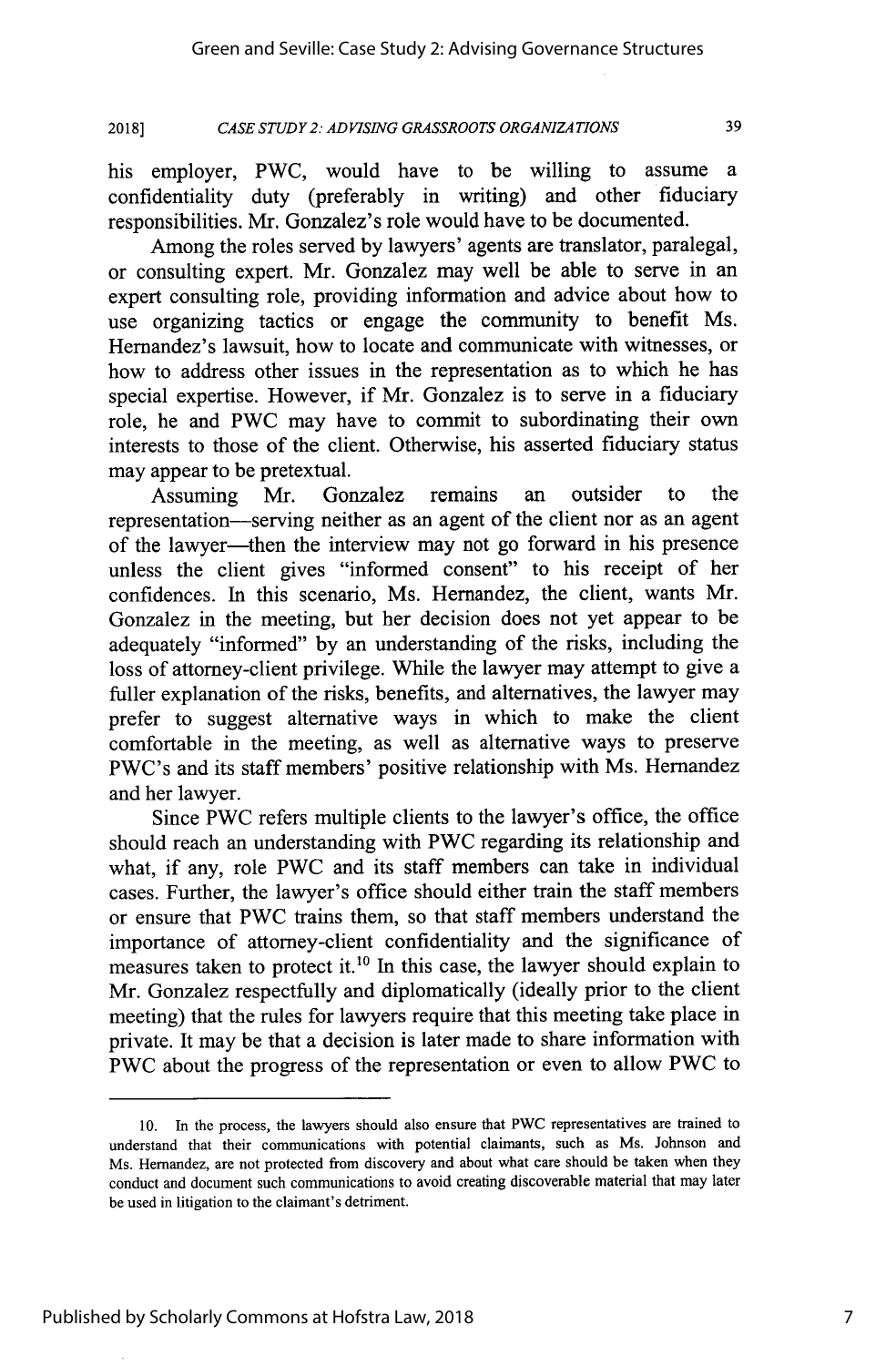40

*HOFSTRA LA WREVIEW*

have representatives at certain meetings, but almost certainly the first meeting should occur in confidence so that the client can make disclosures in a privileged context.

#### IV. ISSUE 3: PUBLICIZING A LAWSUIT

*PWC actively uses Facebook and Twitter to promote its organizing efforts. Given the current focus on sexual harassment and the #MeToo movement, PWC thinks it is time to take action and expose the names of the hotel guests who were Johnson's harassers. PWC has drafted a statement to post on Facebook naming all the harassers and wants to issue a press release as well. PWC has not consulted with the private lawyer representing Johnson on the harassment claim, but PWC told your public interest office during a recent meeting of its plans to move ahead on this.*

Ms. Johnson's lawyers and their agents are limited in their ability to publicize the harassment claim, both because doing so may contravene the ABA Model Rules of Professional Conduct (Rule 3.6) and because doing so may be strategically unwise.<sup>11</sup> If PWC is not the lawyers' agent and is not otherwise acting at its behest, it is not itself restricted. But there are two risks here. One is that PWC will be perceived to be acting on the lawyers' behalf, in which case the lawyers may be accused (wrongfully or not) of violating limitations on publicizing litigation. The other risk is that, without the lawyers' guidance and instruction, PWC will undermine Ms. Johnson's interests.

You should counsel PWC about the risk that its post will undermine Ms. Johnson's case and ascertain PWC's priorities-whether it is willing to put Ms. Johnson's case at risk in order to promote its sense of its broader constituency's interests. If PWC does not want to jeopardize Ms. Johnson's case, you might offer to speak on PWC's behalf with Ms. Johnson's private counsel.<sup>12</sup> The aim would be to ascertain what

*<sup>11.</sup> See* MODEL RULES OF PROF'L **CONDUCT** r. 3.6(a) (AM. BAR **ASS'N** 2018).

<sup>12.</sup> It is ethically perilous for a lawyer acting on behalf of PWC to speak directly with Ms. Johnson, since she is represented in the matter. Most states have an ethics rule based on ABA Model Rule 4.2, which provides: "In representing a client, a lawyer shall not communicate about the subject of the representation with a person the lawyer knows to be represented by another lawyer in the matter, unless the lawyer has the consent of the other lawyer or is authorized to do so by law or a court order." *Id.* r. 4.2. However, PWC's non-lawyer representatives on their own initiative, may speak directly with Ms. Johnson, even though she is represented, to ascertain whether she is willing to have PWC publicize her lawsuit and the underlying wrongdoing. This is likely to be true even if PWC is represented by counsel, since Rule 4.2 ordinarily does not apply to non-lawyer clients who are acting on their own rather than as lawyers' agents. *Id.* r. 4.2 cmt. Further, a lawyer who is not representing another client in the matter, may speak with Ms. Johnson, even though she is currently represented. *Id.* For example, if Ms. Johnson were seeking a "second opinion" or were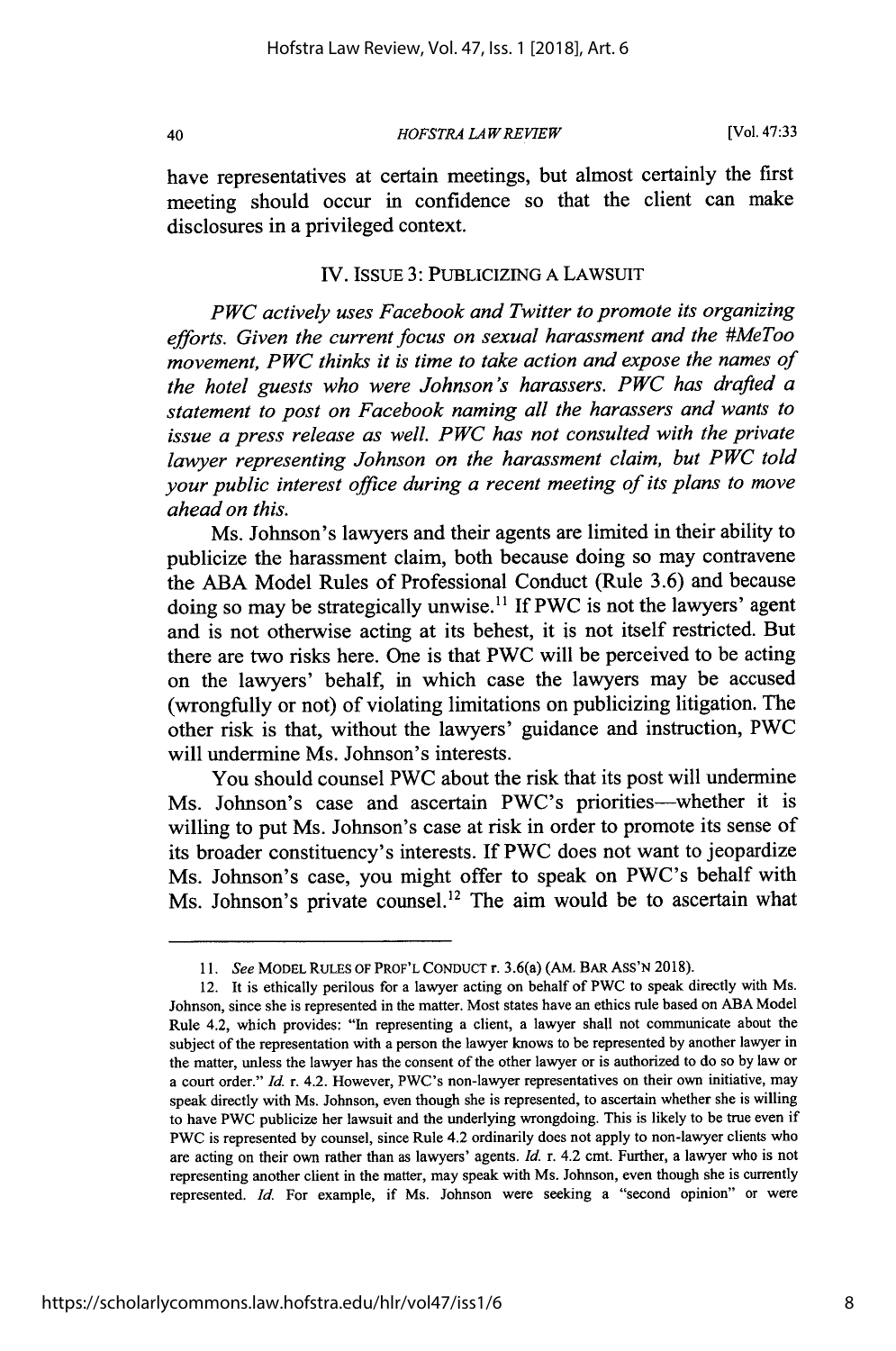#### *CASE STUDY 2: ADVISING GRASSROOTS ORGANIZATIONS* **2018]**

41

Ms. Johnson prefers and what is in her best interests—whether PWC should refrain from issuing the proposed statement, whether PWC should go ahead independently to act in its constituents' interests, or whether Ms. Johnson's counsel offers to coordinate with PWC. The latter route poses risks: if PWC may be perceived to be acting on behalf of Ms. Johnson, then her lawyers should discourage PWC from issuing a statement that the lawyers could not themselves issue. In general, this requires refraining from issuing public statements that will undermine the fairness of the proceedings such as by tainting the jury pool. In this case, the proposed post is potentially inflammatory, and, though it does not necessarily jeopardize the fairness of the proceedings, the trial judge may be displeased if it appears that a party to the lawsuit had a hand in it. On the other hand, Ms. Johnson may be willing to assume some risks if she is strongly aligned with PWC and its organizing objectives.

contemplating changing counsel, a lawyer who did not already have a client in the matter could speak with her for these purposes.